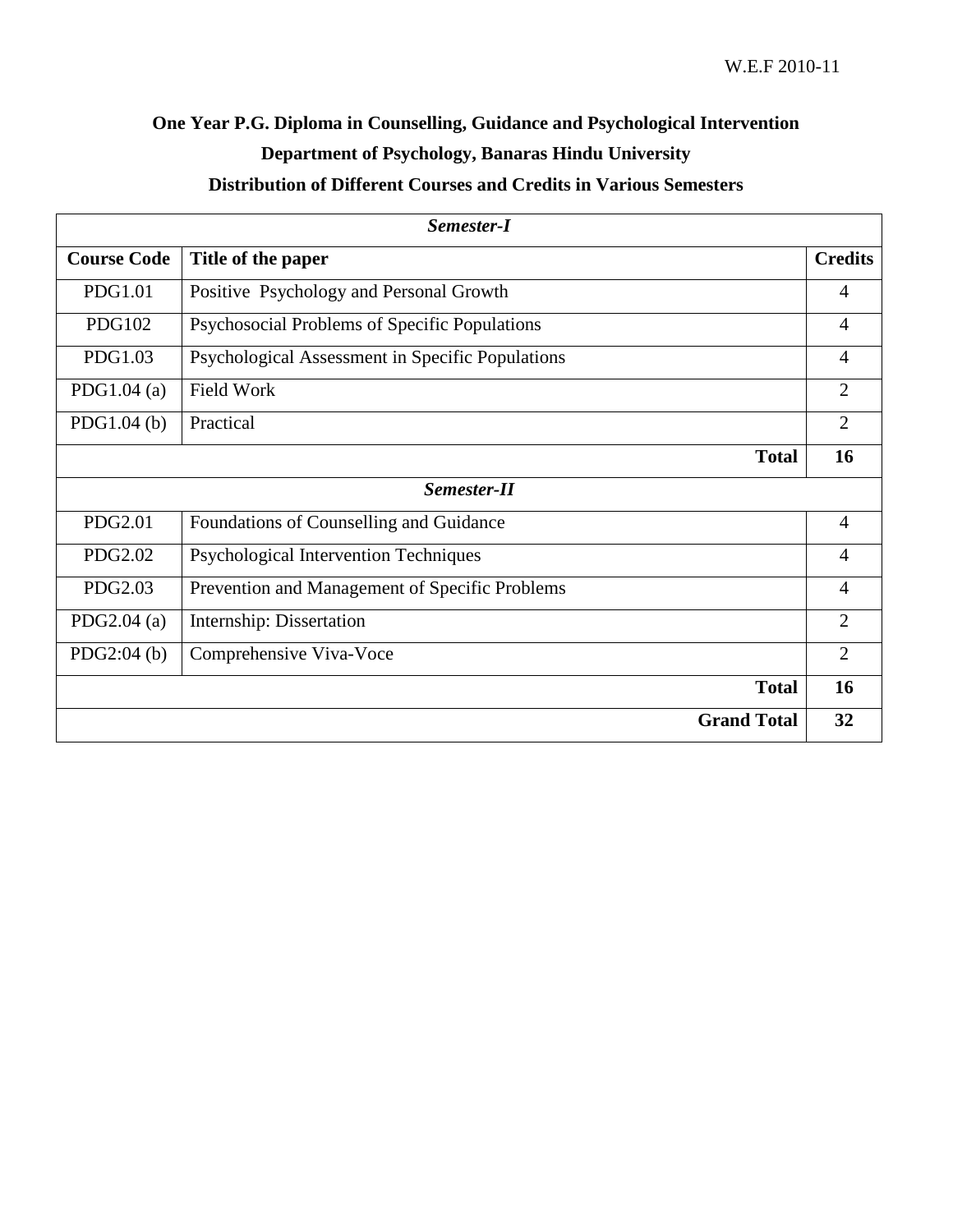## **PDG1:01 Positive Psychology, Personal Growth Credits 4**

- 1. An introduction to meaning, objectives and theoretical perspectives of positive psychology.
- 2. Subjective well being: Characteristics and determinants, Life satisfaction and happiness.
- 3. Practical strategies to enhance happiness: Enhancing pleasure, engagement and meaning-making.
- 4. Character strengths and virtues: Classification, assessment and nurturance.
- *5.* Coping with stress*.*

### *Recommended Books:*

- 1. Patel, V. ( 2003*) Meeting the mental health needs of developing countries.* New Delhi: sage India
- 2. Linley, P.A; & Joseph, S. *(Eds.) (2004) Positive psychology in practice.* New York: Wiley.
- *3.* Peterson, C; & Seligman*, M.E.P. (2004) Character strengths and virtues: A handbook & classification.* New York: Oxford University Press*.*
- 4. Snyder, C.R. & Lopez, S. J. (Eds.) (2002*) Handbook of positive psychology.* Oxford : Oxford University Press.
- 5. Seligman, MEP (2002*) Authentic happiness: Using the new positive psychology to realize your potential for lasting fulfillment.* Free press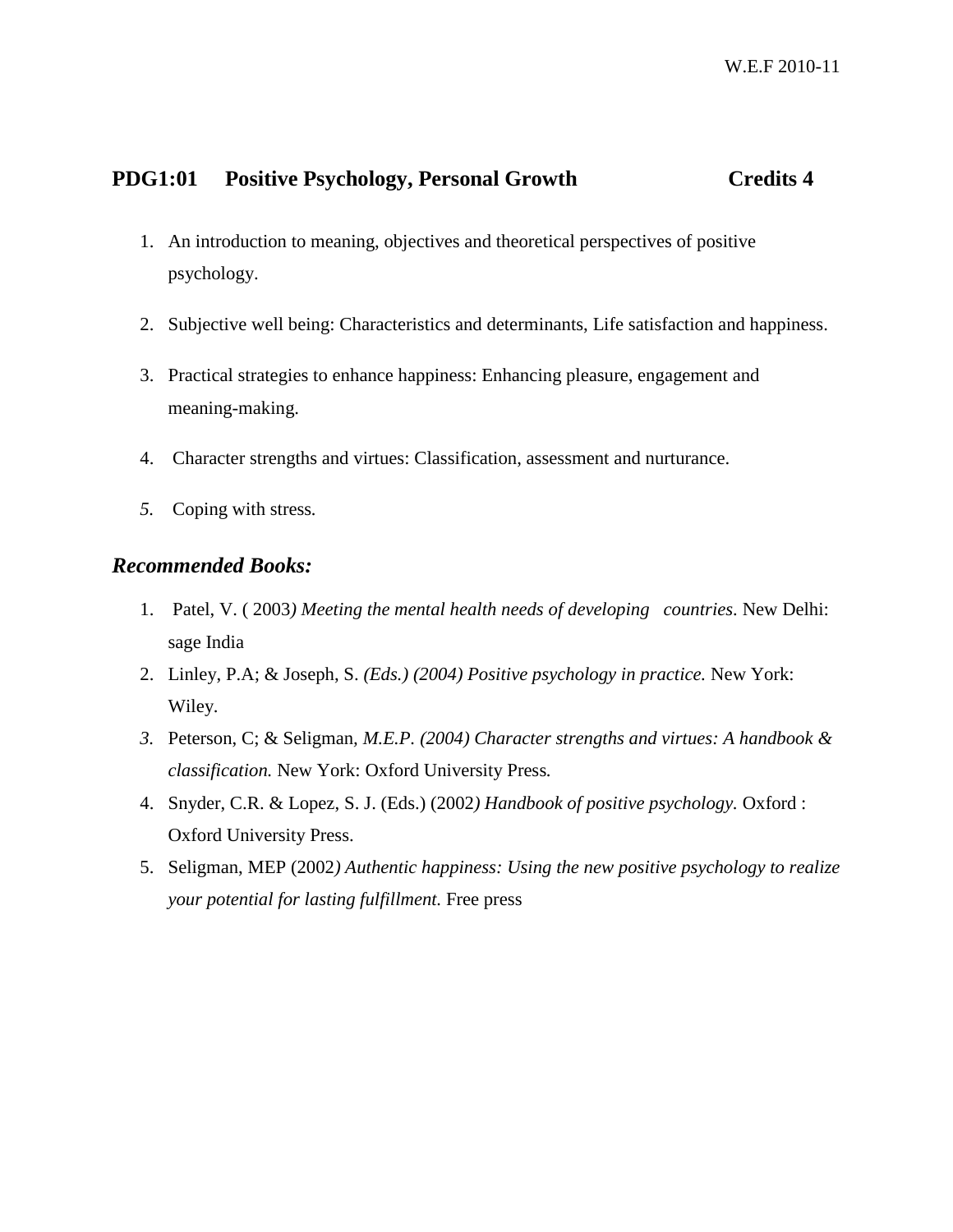## **PDG1.02 Psychosocial Problems of Specific Populations Credits 4**

- 1. Mental retardation: Characteristics and classification; Organic retardation syndromes.
- 2. Childhood Disorders and Problems: learning disorders, Attention- Deficit Hyperactivity Disorder (ADHD), School failure and Drop outs.
- 3. Other Childhood Disorders and Problems: Conduct Disorder, Oppositional Defiant Disorder, Enuresis, and Sleep walking, Tics, Stuttering and Stammering. Mental health consequences of Child abuse
- 4. Mental health problems among adolescents: Anxiety disorders and Depression; Delinquent behavior, Substance abuse: Family adjustment and depression.
- 5. Problem of old age and aging.

### *Recommended Books*

- 1. Carson, R.C; Butcher, J.N; & Mineka, S. (2004.) *Abnormal psychology and modern life* (  $11<sup>th</sup>$  ed.) Pearson Education, Inc.
- 2. Ciccarelli, S.K & Meyer, G.E. (2008). *Psychology* Pearson Education, Inc.
- 3. Sarason, I.G & Sarason, B.R. (2002). *Abnormal psychology: The problem of maladaptive behavior (tenth Ed*.) Pearson Education, Inc.
- 4. Weis, R(2008) *Introduction to abnormal child and adolescent psychology.* Sage Publications, Inc.
- 5. Wicks-Nelson, R. & Israel, A.C (2008) *Abnormal child and adolescent development (7th Ed.)* Pearson Prentice Hall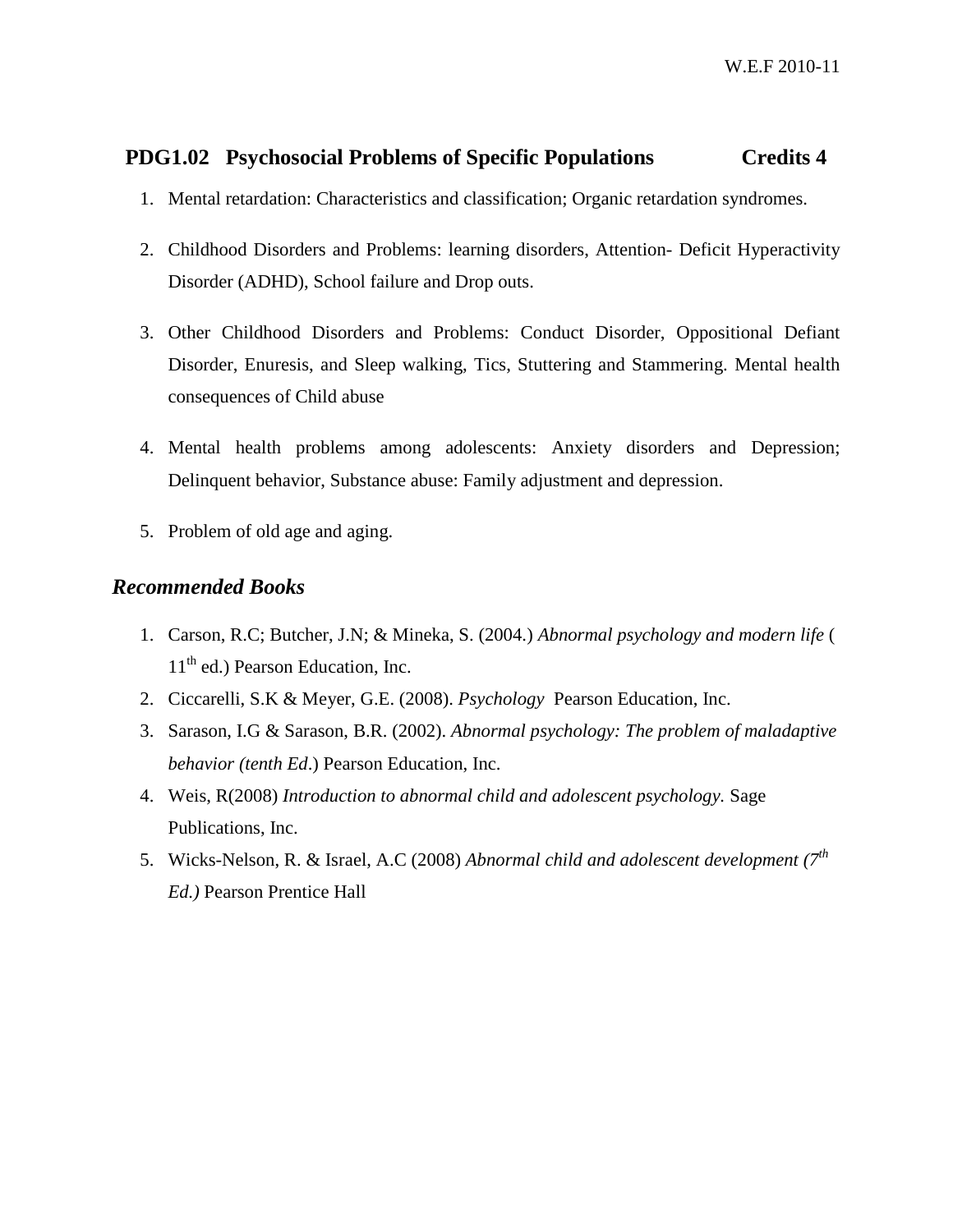W.E.F 2010-11

### **PDG1:03 Psychological Assessment in Specific Populations Credits 4**

- 1. Introduction: Nature and goals of assessment and evaluation; the logistics of the assessment; Approaches and methods of assessment of children, adolescents, and elderly.
- 2. Assessment of intellectual and cognitive abilities: Attention, memory and intelligence
- 3. Career related assessment: aptitude and vocational interest; Career search self-efficacy; MBTI and Holand's Vocational Preference Inventory.
- 4. Mental health and Personality Assessment: Psychosocial adjustment; Anxiety, Depression, and Somatic Complaints; Personality assessment: Projective and psychometric tests.
- 5. Observation instrument: Rating Scale, Checklist, and Anecdotal Report. Self reporting techniques: Self expression, Essays, Self description, Self awareness exercises, diaries and daily schedules. Case study and Case formulation:

### **Recommended Books**

- 1. Freeman, A., Felgoise, S.H., & Davis, D.D. (2008). *Clinical psychology: Integrating science and practice*. New Jersey: John Wiley & Sons.
- 2. Cohen, R.J & Swerdlik, M.E. (2005). *Psychological testing and assessment: An introduction to tests and measurement*  $(6^{th} Ed.)$ . McGraw-Hill Inc.
- 3. Gullotta, T.P & Adams,G.R.(2005). *Handbook of adolescent behavioral problems: Evidence –based approaches to prevention and treatment.* Springer Science Inc.
- 4. DiClemente, R.J; Santelli, J.S; Crosby, R.A. (Eds.) (2009*). Adolescent health: Understanding and preventing risk behaviors.* John Wiley & Sons.
- 5. Neukrug, E.S; Facwecett, R.C.(2010)*Essentials of testing and assessment: A practical Guide for Counselors, Social workers and Psychologists (2<sup>nd</sup>Ed.) Brooks/Coles.*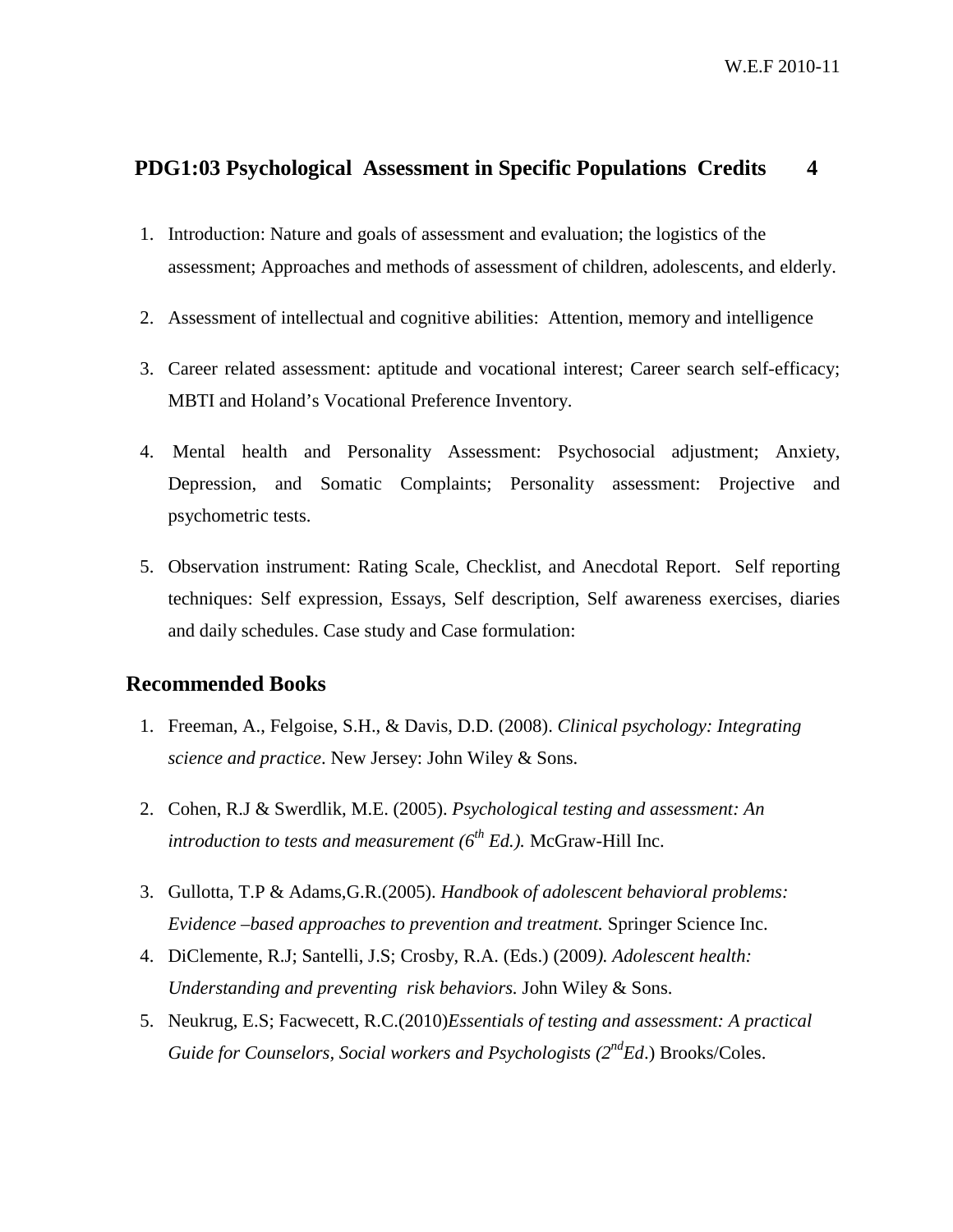# **PDG1.04 (a) Field work Credits 2**

The student will administer tests on various cases. After scoring and interpretation, they will prepare a report and submit it to the Department on or before a specified date fixed for the purpose. Test administration and report writing will carry 100 marks

# **PDG1.04 (b) Practical Credits 2**

**Practical**: The students would required to conduct practicals based on the theory papers. The practicals will carry 50 marks.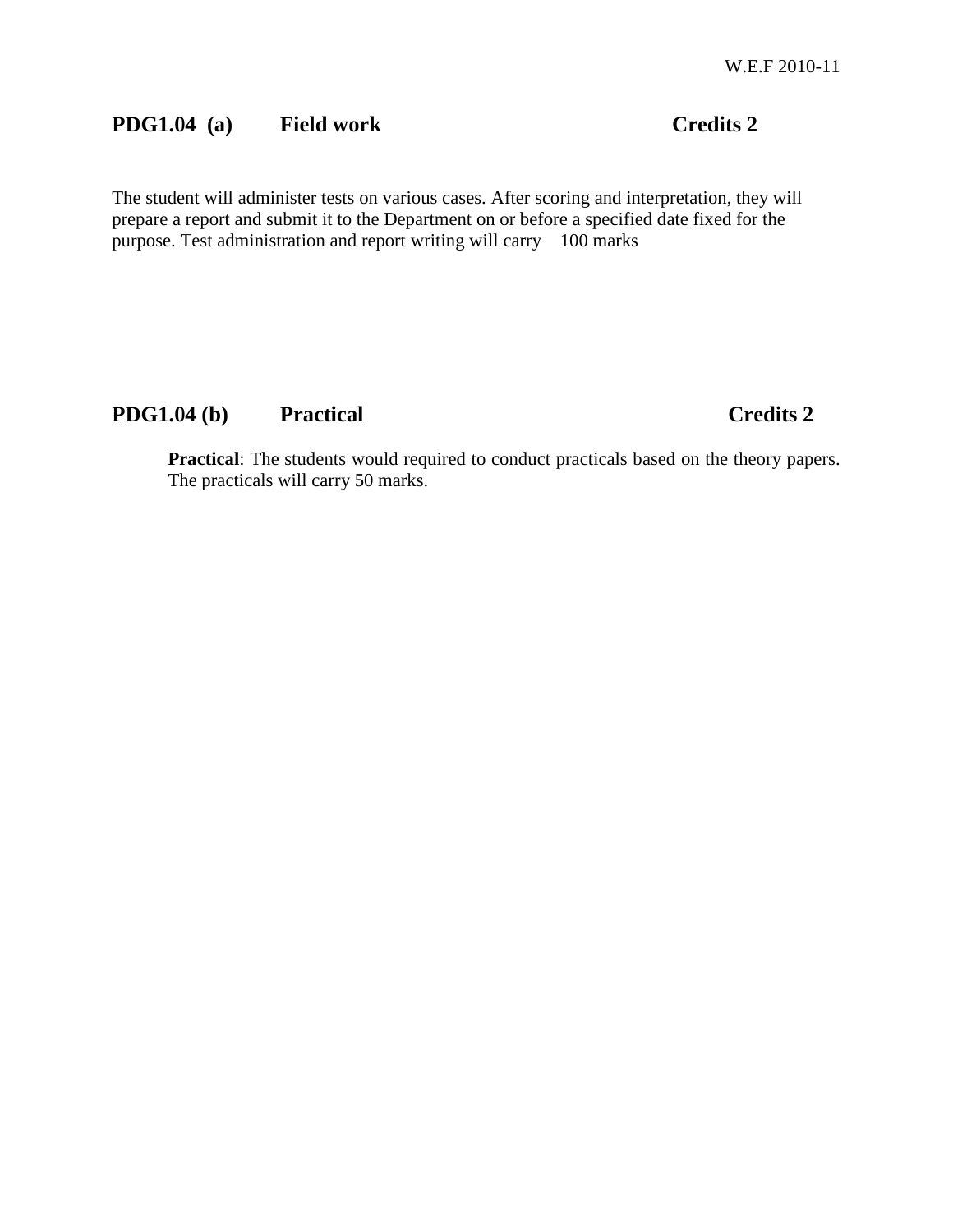## **PDG 2.01 Foundations of Guidance and Counseling Credits 4**

- 1. Guidance: Meaning and definition, aims and objectives, basic principles of guidance and counseling, steps involved in guidance.
- **2.** Role of counselor: Counselor and counselee characteristics facilitating counseling; Expectations from counselor; External conditions influencing counseling; Counselorclient relationship. Areas of Guidance and counseling: Personal, educational, vocational and in medical set up.
- 3. Career development: Self exploration-intellectual capacities, aptitudes, abilities, personality traits, needs, interests and skills; academic back ground and training.
- 4. Career exploration: nature of job requirements, work conditions and opportunities; National and global current perspectives on work; issues in career decision making process. Sources of career information; networking and job search.
- 5. Employment settings for Guidance and Counseling: Program development, administration and supervision of Guidance Counseling services.

### *Recommended Books:*

- 1. Athanasou, J. A; Esbroeck, R .V (Eds. *) (2009) International handbook of career guidance:* Springer.
- 2. Corey, G (2009) *Theory and practice of counseling and psychotherapy (8th ed.)* Brooks /Cole.
- 3. Miller, D.F. (2010) *Positive child guidance.* Wadsworth.
- 4. Robinson, E (2008*) Vocational education and guidance of youth: An outline for study:*  Macnutt Press.
- 5. Sharma, V.K. (*2006) Encyclopedia of educational and vocational guidance (4 volsl. set): Commonwealth Publishers.*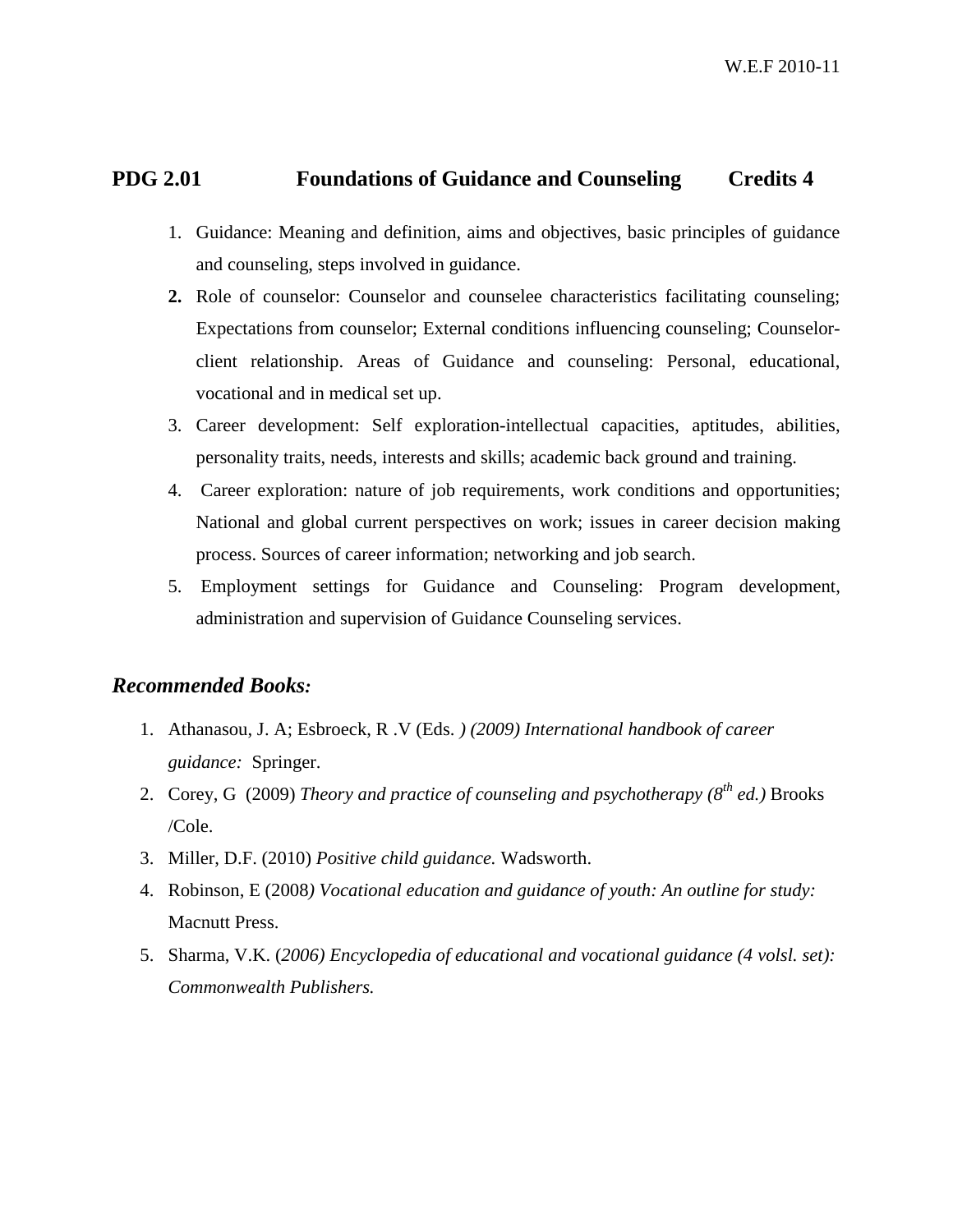# **PDG2:02 Psychological Intervention Techniques Credits 4**

- 1. Psychological intervention; stages of psychological interventions and psychotherapy.
- 2. Behavior Therapy: Relaxation procedures; systematic desensitization, aversive therapy, contingency management, modeling assertive training. Yoga and meditation.
- 3. Cognitive behavior therapy: Beck's Cognitive therapy and Ellis' Rational Emotive behavior therapy.
- 4. Group therapy, Family therapy and Play therapy.
- *5.* Biofeedback: Electromyography; Finger temperature; GSR; EEG; Areas of application.

### *Recommended Books:*

- 1. Corey, G. (2001). Theory and practice of counseling and psychotherapy ( $6<sup>th</sup> Ed$ .) Belmont, C.A Brooks / Cole.
- 2. Culari, S. (1998) (Ed.) Foundations of clinical psychology ( $2<sup>nd</sup> Ed$ .) New York: Allyn & Bacon.
- 3. Goldberg, H. (1983) (Ed.) Contemporary clinical psychology ( $2<sup>nd</sup>$  ed.) New york: Brooks/Cole
- 4. Hersen, M & Sledge, E. (2002) (Ed.) Encyclopedia of Psychotherapy. (2 Vols) New York: Academic.
- 5. Neitzel, M.T; Bernstein, D.A. & Millich, R. (1998) Introduction to clinical psychology (5<sup>th</sup>) ed.) Upper saddle River, New Jersy: Prentice Hall.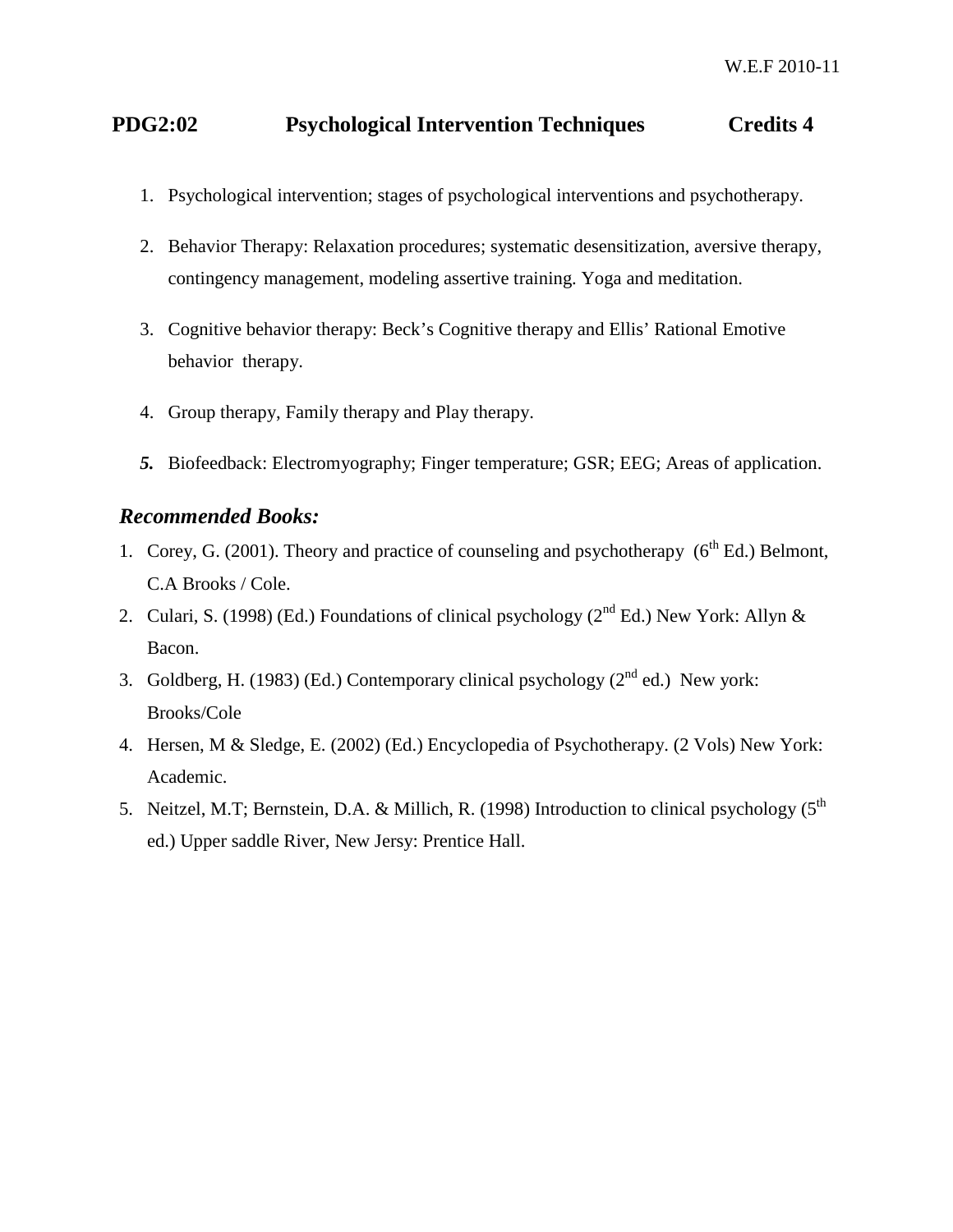# **PDG2:03 Prevention and Management of Specific Problems Credits 4**

- 1. Prevention: Concept, types of prevention, Prevention technologies; Evidence based prevention and intervention programs.
- 2. Life skills training programs: Promotion of resilience, hardiness and adaptive coping; capacity building; development of Parent -child connectedness. Positive communication skill and assertiveness training.
- 3. Prevention and management of school failure and drop outs.
- 4. Parent skill training for management of children's behavioural problems: children with mental retardation, ADHD and learning disability.
- 5. Prevention and remedial measures for conduct disorder, delinquency, substance abuse and STD/HIV/AIDS.

### *Recommended Books*

- 1. *Gullotta, T.P & Adams, G.R.(2005). Handbook of adolescent behavioral problems: Evidence –based approaches to prevention and treatment.* Springer Science Inc.
- 2. *DiClemente, R.J; Santelli, J.S; Crosby, R.A. (Editors). (2009). Adolescent health: Understanding and preventing risk behaviors.* John Wiley & Sons.
- 3. *Gurung, R.A.R (2010) Health Psychology: A cultural approach:* Wadsworth.
- *4. Ogden, J(2008)Essential readings in health psychology.*